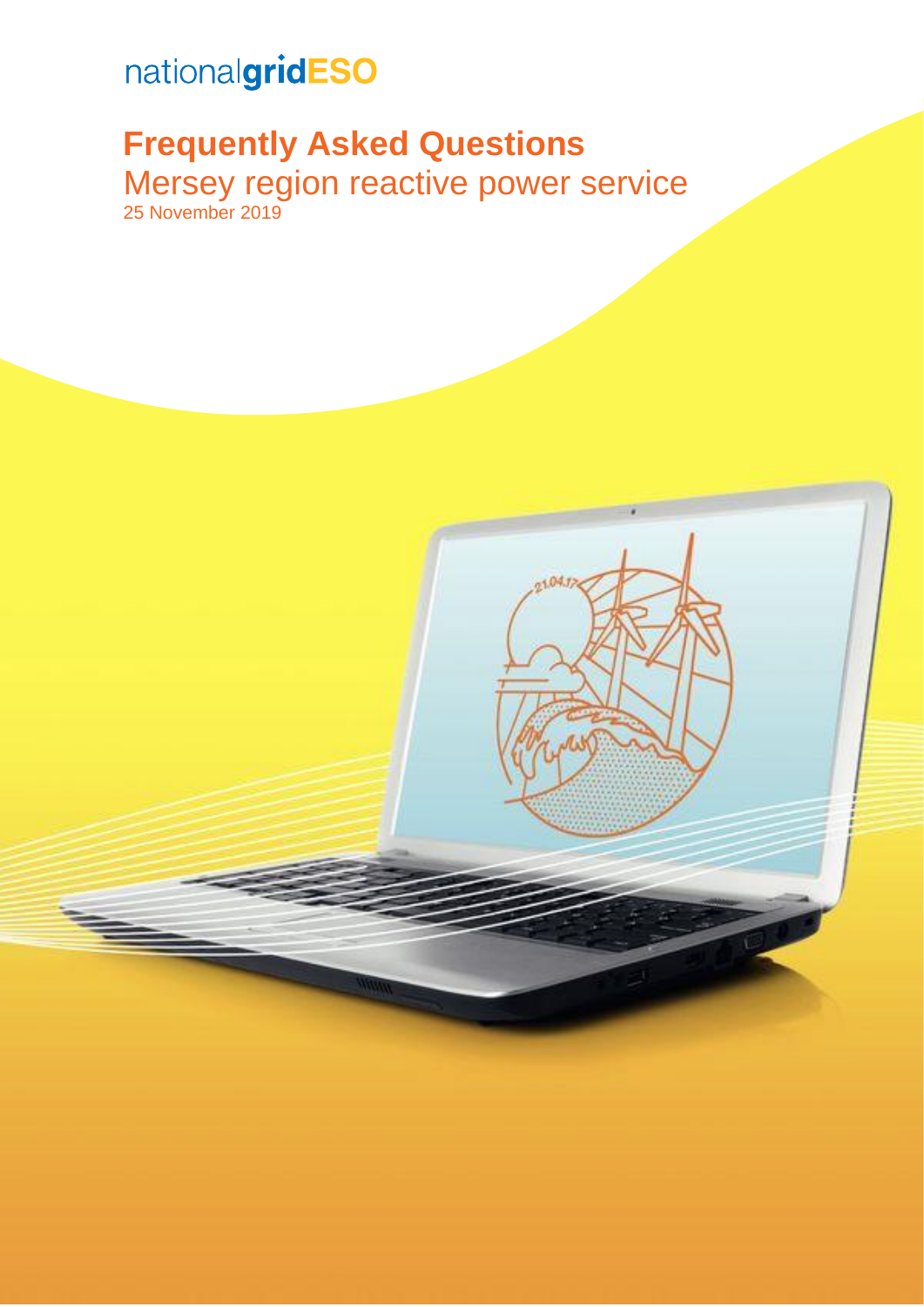# **Contents**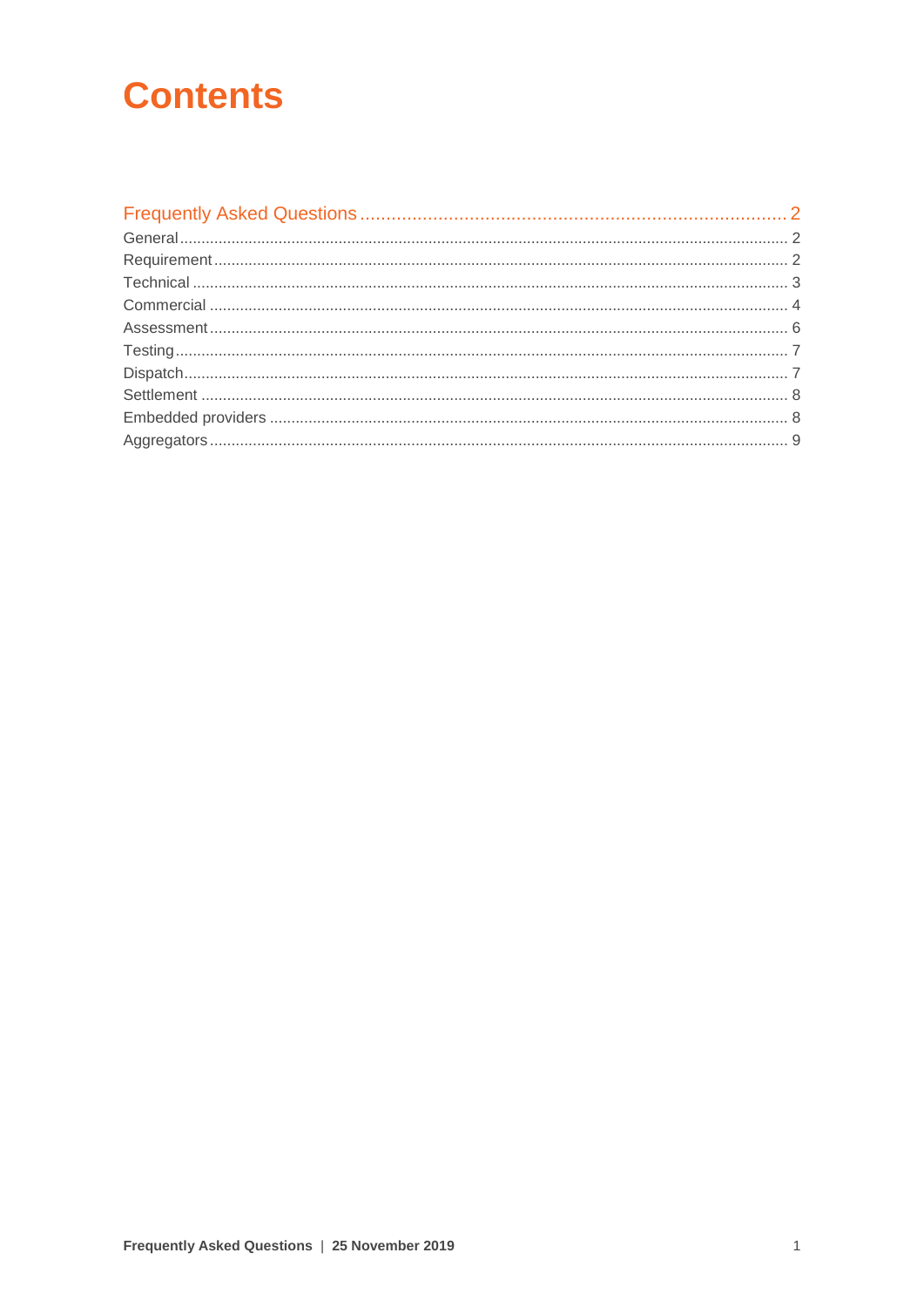# <span id="page-2-0"></span>**Frequently Asked Questions**

# <span id="page-2-1"></span>**General**

## **What service are you buying specifically?** (last updated: 25 Nov)

We are seeking static reactive power absorption in the Mersey region. We are tendering for a nineyear service between 1 April 2022 and 1 April 2031. Providers are expected to be available 24/7 year-round.

# **Who can participate in this tender?** (last updated: 25 Nov)

We invite tender submissions from any provider which can meet the technical requirements for reactive power provision and are located within the highlighted region in the tender pack, connected by 1 April 2022 and available for the full nine-year period.

# **How do I participate in this tender?** (last updated: 25 Nov)

We are running a two-stage tender process. Participants are asked to submit technical information initially within section A of the tender proforma by 5pm on 13 December 2019. NGESO will then conduct a technical review and liaise with the DNO/TO as appropriate and share effectiveness, power factor and reinforcement information within section B by 7 February 2020. Participants will then be required to submit their commercial offer(s) within section C of the proforma by 5pm on 28 February 2020.

All submissions should be sent via email to [commercial.operation@nationalgrideso.com](mailto:commercial.operation@nationalgrideso.com)

**Am I allowed to stack additional balancing services revenues if I'm successful?** (last updated: 25 Nov)

Providers can stack additional balancing services provided that it does not impact the ability for the provider to deliver the contracted reactive power services if instructed to do so.

# <span id="page-2-2"></span>**Requirement**

**Is there a minimum and maximum size for the reactive power solution?** (last updated: 25 Nov)

The minimum size for participating in the tender is 15MVAr. Sub-units which are part of an aggregated unit can have a minimum of size of 5MVAr.

The maximum size is limited by the voltage step change limits in the event of the credible faults or a single switching action and will depend on the voltage levels at which the provider is connected. The maximum size will broadly be in line with the following guidelines: 200MVAr at 400kV, 100MVAr at 275 kV, 60MVAr at 132kV, 30MVAr at 66kV, 15MVAr at 33kV.

The technical assessment carried out by NGESO for transmission solutions and SPEN for distribution solutions will determine whether the proposed solutions are within the voltage step change limits.

## **Why do I need to be available to receive instruction on a 24/7 basis?** (last updated: 25 Nov)

For a long-term commitment such as this NGESO is requiring 24/7 availability. This acknowledges that our utilisation profile through the period will change and is reflective of the alternative solution of installing a network asset.

## **I'm due to connect / will be available after 1 April 2022, can I participate?** (last updated: 25 Nov)

No, the requirement is from 1 April 2022. This is reflective of the need in the area and the lead times required to install the alternative network asset.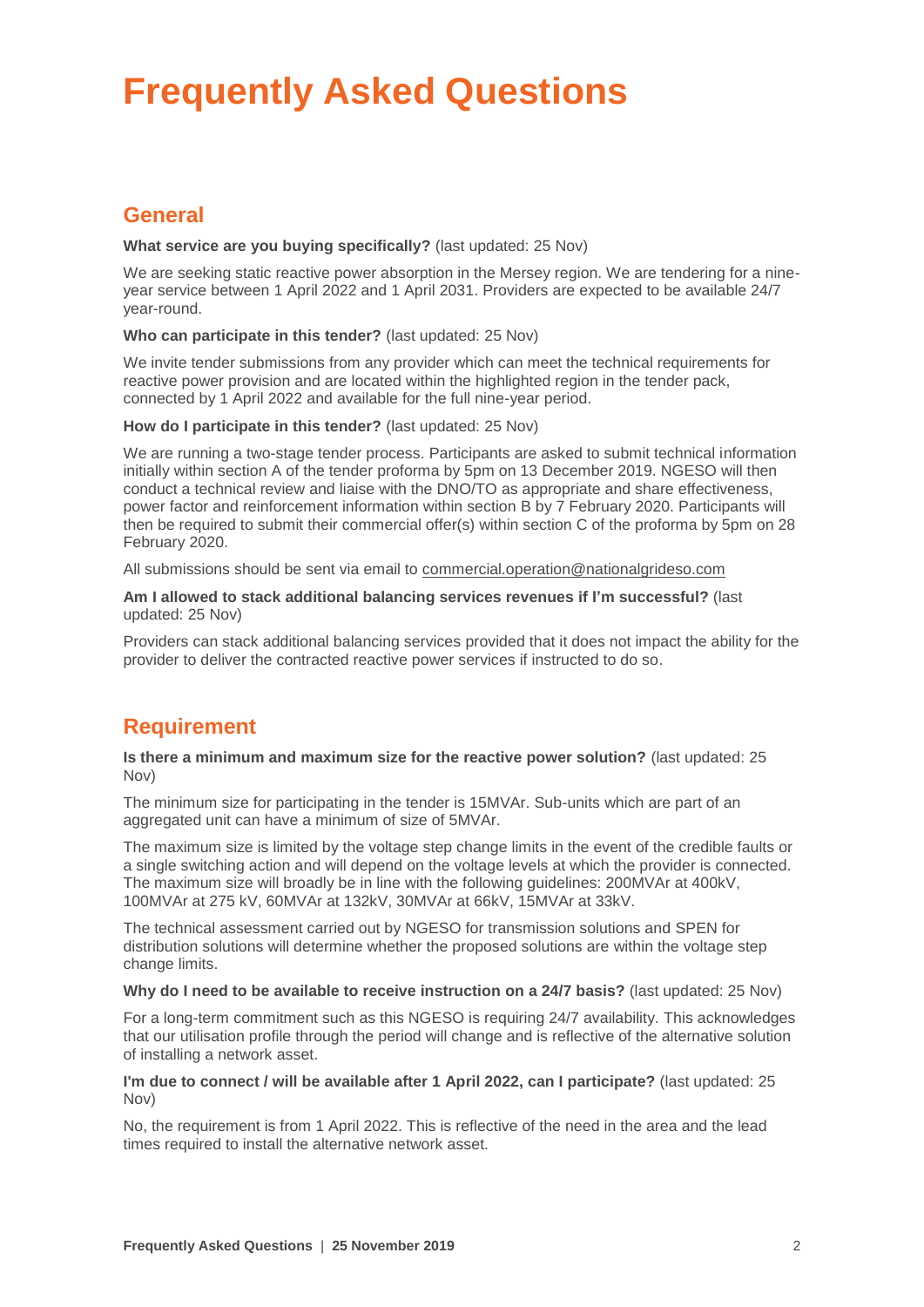# <span id="page-3-0"></span>**Technical**

# **How do I know where I am connected / connecting?** (last updated: 25 Nov)

You should contact the NGESO Electricity Customer Connections team to enquire about connections to the transmission network, or SP Energy Networks (SPEN) for your connection to the distribution network in the Mersey region. For distributed providers, the DNO will be able to provide an indication of your nearest Transmission connection point for referring to the diagram in the tender pack.

## NGESO Electricity Customer Connections:<https://www.nationalgrideso.com/connections>

SP Energy Networks: [https://www.spenergynetworks.co.uk/pages/which\\_type\\_of\\_connection.aspx](https://www.spenergynetworks.co.uk/pages/which_type_of_connection.aspx)

## **How do I know how effective I will be?** (last updated: 25 Nov)

We are running a two-stage tender process. Once the technical submission has been reviewed NGESO will communicate unit level effectiveness information by 7 February 2020. This will allow participants to structure their commercial offer.

The effectiveness of any proposed options varies according to their points of connection. It will impact the total volume of Reactive Power procured. Options in different locations, connected at different voltage levels or of different sizes have different impacts on the transmission system voltage. NGESO will work with SPEN to calculate the effectiveness factors when all technical data is received. Please see the [effectiveness factor assessment methodology](https://www.nationalgrideso.com/document/154411/download) for details on how effectiveness factors are calculated.

## **Can I provide a substitute unit if my contracted unit becomes unavailable?** (last updated: 25 Nov)

Yes, however where the substitute unit is not located at the same connection point the participant will be expected to work with the relevant parties (SPEN if distribution connected and NGESO if transmission connected) to ensure that the effective MVAr at the transmission network remains at least the same. NGESO reserve the right to reject any substitution requests that adversely impact the original contracted service.

## **Can I participate in this tender if I am a dynamic service provider?** (last updated: 25 Nov)

Yes, but a dynamic provider will need to operate in constant reactive power mode.

## **Why is there a requirement for specific protection settings?** (last updated: 25 Nov)

The reliability of a provider is a key element which NGESO needs to consider when awarding a contract for the reactive power service. By requesting that specific protection settings be met, NGESO is ensuring that providers will not be inadvertently disconnected from the network, thereby maximising their availabilities.

## **What protection settings do I need to have to participate in the tender?** (last updated: 25 Nov)

The protection settings requirement relates to the loss of mains protection and fault ride through requirements. Solutions which implement loss of mains protections based on RoCoF (Rate of Change of Frequency) need to have a setting of 1Hz/s or above with a time delay of 500ms and those which implement loss of mains protection based on Vector Shift will either need to change or reprogram their relays to RoCoF protection with the same above settings.

With regards to the fault ride through requirements, solutions must be able to remain connected and stable for transmission system faults where the voltage at the Grid Entry Point or User System Entry point could fall to 0 pu for up to 140 ms.

Participants who are successful in the tender will need to have the right protection settings on or before the scheduled commercial operations date i.e. 1<sup>st</sup> April 2022.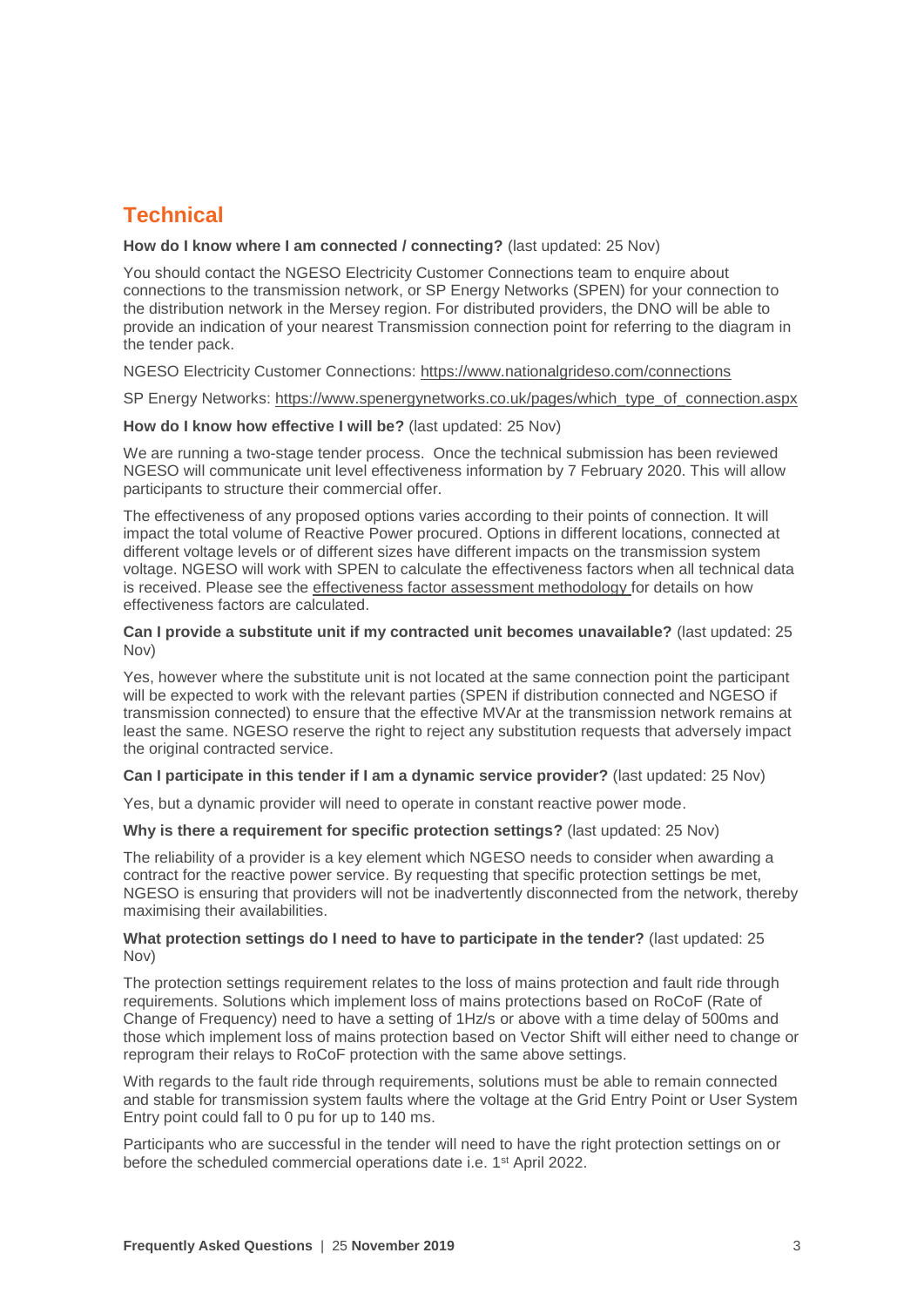# <span id="page-4-0"></span>**Commercial**

# **How do you calculate availability?** (last updated: 25 Nov)

Providers are deemed available or unavailable on a settlement period basis. If a provider can deliver ≥90% of their contracted reactive capability they will be deemed available for that settlement period. If a provider's operational meter reads ≥90% of contracted volume whilst under instruction, they are deemed available.

For Force Majeure events, providers will not receive their availability fee.

For the avoidance of doubt, if a provider's ability to deliver contracted volume is limited by DNO restrictions, this is not a Force Majeure event.

#### **Will I be paid for injection of reactive power, or absorption of reactive power without receiving an instruction from NGESO?** (last updated: 25 Nov)

Providers are paid on an availability basis and so will receive the availability fee (subject to performance criteria) regardless of whether NGESO have issued an instruction to the provider. There is no utilisation fee, see utilisation price question below.

**What is the utilisation price?** (last updated: 25 Nov)

There is no utilisation price offered for this service type.

In addition, obligated providers of reactive power agree they will cease to be entitled to payments for the Obligatory Reactive Power Service throughout the Service Term. This applies regardless of whether a dispatch instruction has been issued.

## **What is the contract length?** (last updated: 25 Nov)

The contract is for a nine-year period, running 1 April 2022 at 23:00 to 1 April 2031 at 07:00.

## **What is the payment structure within the contract?** (last updated: 25 Nov)

Providers are paid an availability fee (£/SP), subject to 90% of contracted reactive volume being available or delivered when under instruction. For the impacts of unavailability, see the penalties for unavailability question.

## **What are the penalties for unavailability?** (last updated: 25 Nov)

Providers are required to be available year-round. An annual assessment will be conducted to calculate annual availability based on the number of settlement periods a provider was deemed available. For ≥90% availability, providers will be paid their availability fee for the settlement periods they were available.

For availability <90% providers will not be paid their availability fee for the periods they are not available and will be subjected to a further penalty equal to the same amount. For avoidance of doubt, penalties will only apply to the unavailability periods below 90%.

The graph below reflects the level of annual payment as a percentage of the maximum annual payment based on annual availability.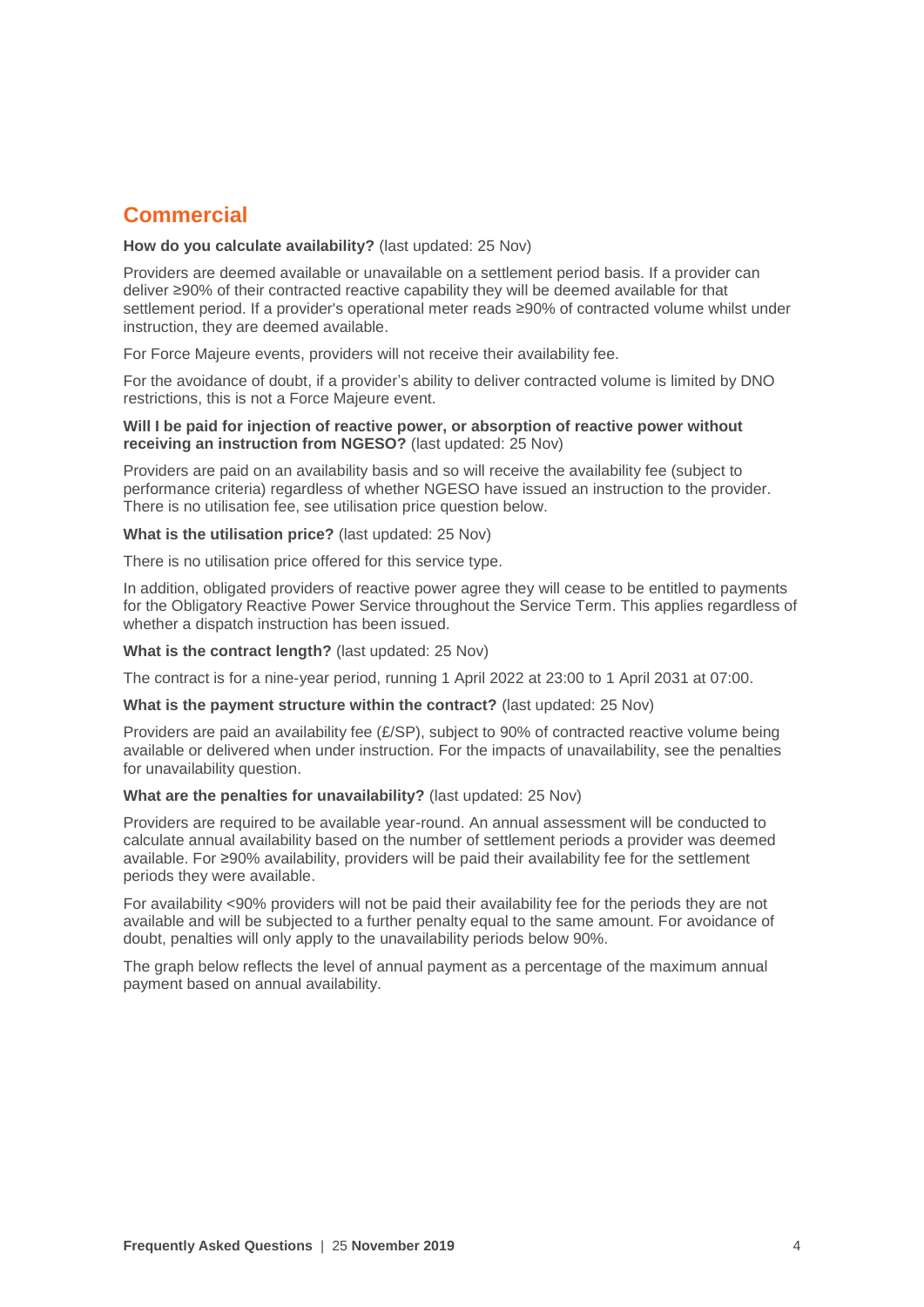

For example:

• Provider available for 94% of the year.

Availability fee paid for every settlement period provider was available.

• Provider available for 75% of the year.

Annual payment =  $75\%$  of maximum annual payment – a penalty of (90-75) % of maximum annual payment

= 60% of maximum annual payment.

# **What are the penalties for underperformance?** (last updated: 25 Nov)

As above, however if we observe poor performance, we can request a re-proving test to determine whether the contracted volume and pro-rated availability rate should be reduced. Re-proving tests can be requested where the performance expectation of 90% is not met in more than 20% of instructed settlement periods within a calendar month.

## **What agreements do I need to have in place with NGESO?** (last updated: 25 Nov)

Our aim is to enable more providers to deliver balancing services. For the tender process, potential providers do not need to be BM parties, signatories to the CUSC, have an MSA or a Connection Agreement. Providers will need to have a Connection Agreement for delivery of service, but not to tender. Providers may need agreements with NGET or SPEN and/or licences.

## **What milestones do I needs to provide if I have not yet connected?** (last updated: 25 Nov)

NGESO would like to ascertain that successful providers who are not yet connected to the network can demonstrate that they are on track to deliver their solution such that the reactive power service can commence on the 1 April 2022. As such we have defined an indicative set of post tender milestones which successful providers will need to have achieved by certain post tender milestone dates. Please see schedule 4 of the reactive service agreement for further details on the post tender milestones. Please also note that these will be finalised prior to contract award.

- Indicative Phase 1 Post Tender Milestones (9 months after contract award date)
	- o Signed connection agreement with relevant network owner
	- o Confirmation of planning permission
	- o Confirmation of land purchase/ lease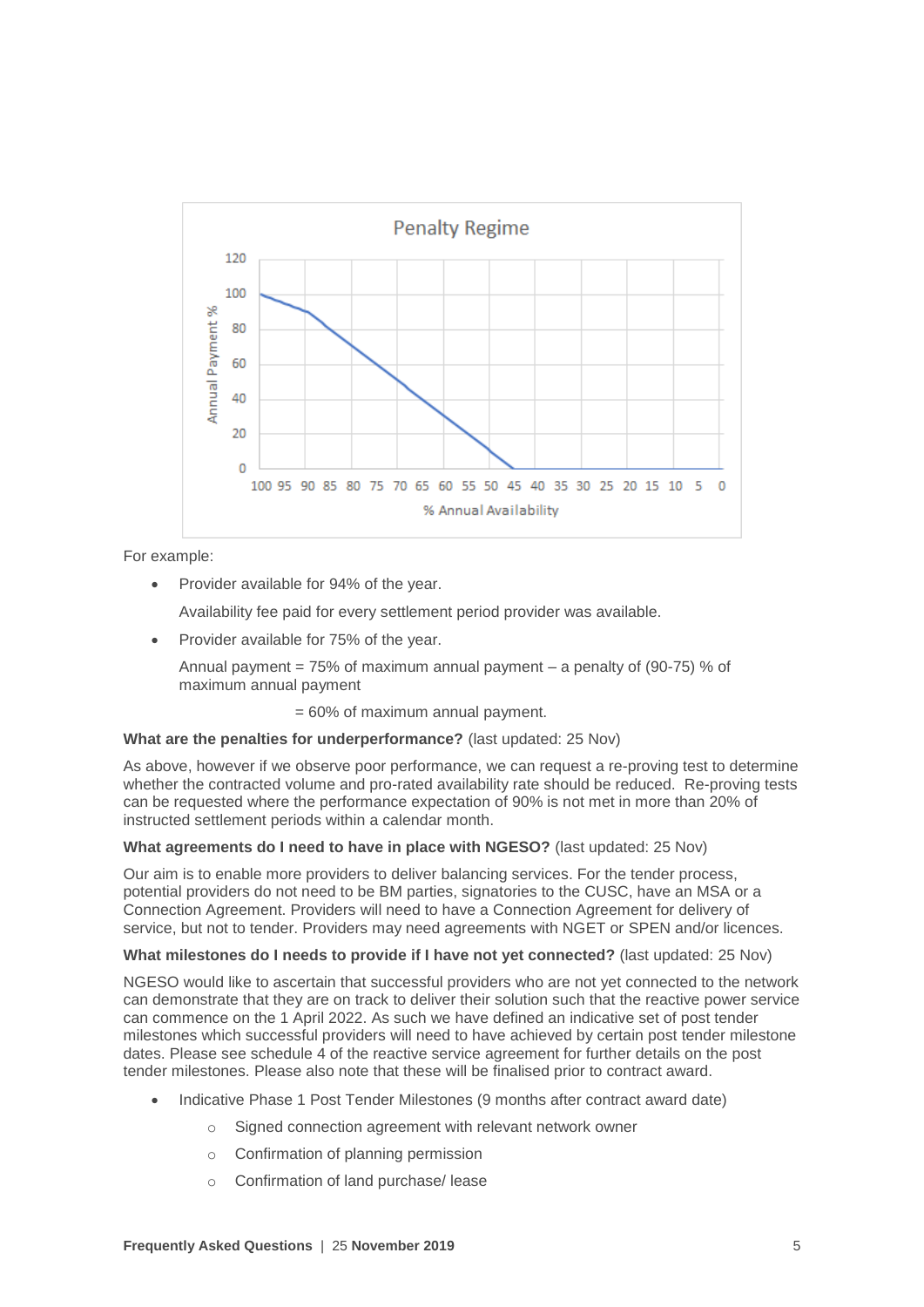- o Agreed procurement, construction and installation contracts along with latest construction plan
- Indicative Phase 2 Post Tender Milestones (6 months before commercial operation date)
	- o Construction is well underway and close to completion
	- o All relevant consents, permits and licenses achieved

# **What happens if I miss a milestone?** (last updated: 25 Nov)

There are consequences if a provider misses a milestone. If the Post Tender Milestones have not been satisfied and, in the Company's reasonable opinion, there is no reasonable prospect of the Provider being capable of satisfying the applicable Post Tender Milestones within two months after the applicable Post Tender Milestones Date, the Agreement may be terminated.

## **What happens if I take a connection offer in a different location to the one I tendered?** (last updated: 25 Nov)

Participants are asked to contact NGESO immediately upon being made aware that the tendered connection location cannot be supported. NGESO reserve the right to terminate any agreement where the effective MVARs contracted for at the point of the transmission system are adversely impacted by a change in a successful participant's solution.

# **What happens if I cannot meet my contract start date?** (last updated: 25 Nov)

NGESO recognises there could be unforeseen circumstances and providers may not meet the Commercial Operations Date, therefore there is a Long Stop Date of the 30 June 2022 which must be met otherwise the agreement will be terminated.

**Am I able to change my tendered price if my forecast costs change?** (last updated: 25 Nov)

In order to ensure a fair tender process, once prices are submitted, they cannot be changed.

# <span id="page-6-0"></span>**Assessment**

## **How will I be assessed?** (last updated: 25 Nov)

The assessment will calculate the total cost per effective MVAr of each contract using the parameters provided and our forecast utilisation over the nine-year period to create a price stack. Contracts will then be awarded until our requirement has been fulfilled. Due to the granularity of the product this may result in some overholding.

All tenders are compared against the BM counterfactuals although at times there may be no alternative BM actions to take due to generator outages and unavailability. NGESO is licensed to manage the system in an economic and efficient manner and the cost of the contracts will be compared to the historic cost of managing voltages in the Mersey region and other voltage areas. If the total costs of the contracts required to obtain 230MVArs absorption is excessively high compared to these costs, NGESO may reject tenders with £/effective MVAr costs that show significant deviation from the average accepted tender price. Providers are expected to be price reflective in line with the market.

If the lowest cost solution is a combination of options, NGESO will collaborate with SPEN to perform a validation. This is to validate that when all the selected options are working together to provide the reactive power services, no system limits will be exceeded inadvertently as a result. Shall the lowest cost solution prove to cause other system issues, the next-lowest cost solution will be selected instead. This validation step will be repeated until a solution is found to clear the validation process.

# **What is the counterfactual for the assessment?** (last updated: 25 Nov)

All tenders are compared against the BM counterfactuals although at times there may be no alternative BM actions to take due to generator outages and unavailability. NGESO is licensed to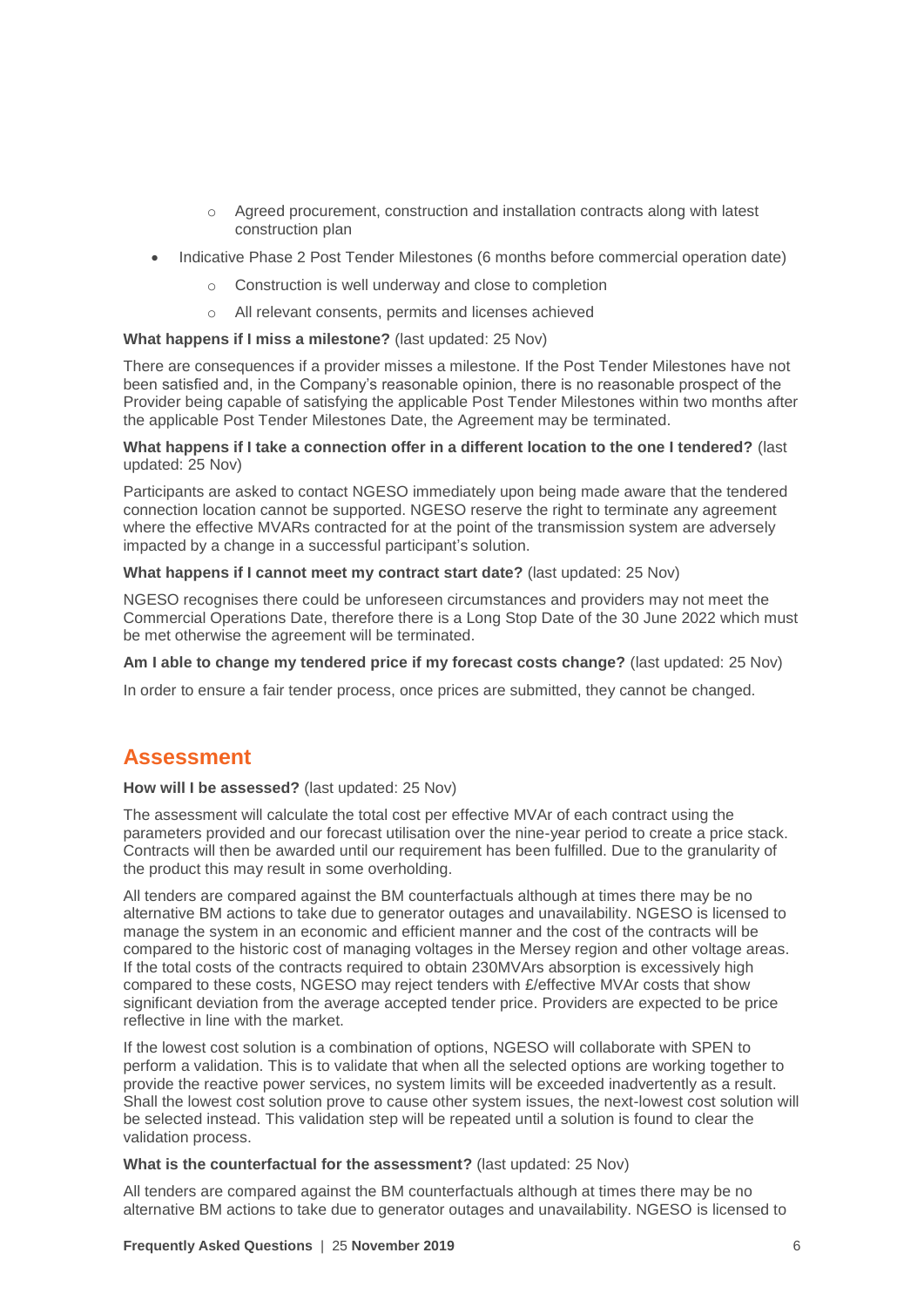manage the system in an economic and efficient manner and the cost of the contracts will be compared to the historic cost of managing voltages in the Mersey region and other voltage areas. If the total costs of the contracts required to obtain 230MVAr absorption is excessively high compared to these costs, NG may reject tenders with Effective £/MVAr costs that show significant deviation from the average accepted tender price. Providers are expected to be price reflective in line with the market.

All tenders will also be compared against solutions proposed by the TO i.e. NGET in this case.

**How will tenders be compared to TO assets?** (last updated: 25 Nov)

TO assets cost will include the capital cost of the asset spread over the same contract period (9 years) and will include the cost of losses during the forecast utilisation period. These will be provided by the TO as part of their submission. The principle behind this assessment is to compare TO solutions and other contracts as fairly as possible.

Capital spend will be amortised over the nine-year procurement window and operational spend will be discounted back to 2019 sterling.

**How will losses be accounted for?** (last updated: 25 Nov)

Losses will be borne by the contract provider and therefore be included in the cost per effective MVAr based on forecast utilisation. Parties are encouraged to provide transparency on how they have calculated this.

# <span id="page-7-0"></span>**Testing**

**Will I be subjected to an initial proving test?** (last updated: 25 Nov)

Distribution connected participants will be tested and will need to prove their reactive capabilities at the point of connection. Transmission connected participants will be tested through the traditional compliance route.

**What are the potential consequences from the initial proving test?** (last updated: 25 Nov)

Potentially NGESO may reduce the contracted MVAr capability and prorated availability payment rate where the service delivered at the point of connection is less that the contracted value. Where agreement can't be made on a reduced capability a further proving test may be offered. NGESO reserve the right to terminate the contract where the provider is not able to meet the contracted capability.

# <span id="page-7-1"></span>**Dispatch**

**How do I declare whether I'm available or not?** (last updated: 25 Nov)

Providers are required to submit planned unavailability in December for the following financial year e.g. December 2022 to cover April 2023 to March 2024.

Providers should otherwise notify NGESO of unavailability as soon as they become aware. Providers must submit a redeclaration of availability once they are available again.

Providers must reconfirm planned unavailability to NGESO by 14:00 for the subsequent day (23:00 for 24 hours).

Declaration of unavailability should be by fax/email (to be decided).

Unless notification has been received, providers will be assumed available and reactive instructions could be issued at any point.

**How will I be instructed?** (last updated: 25 Nov)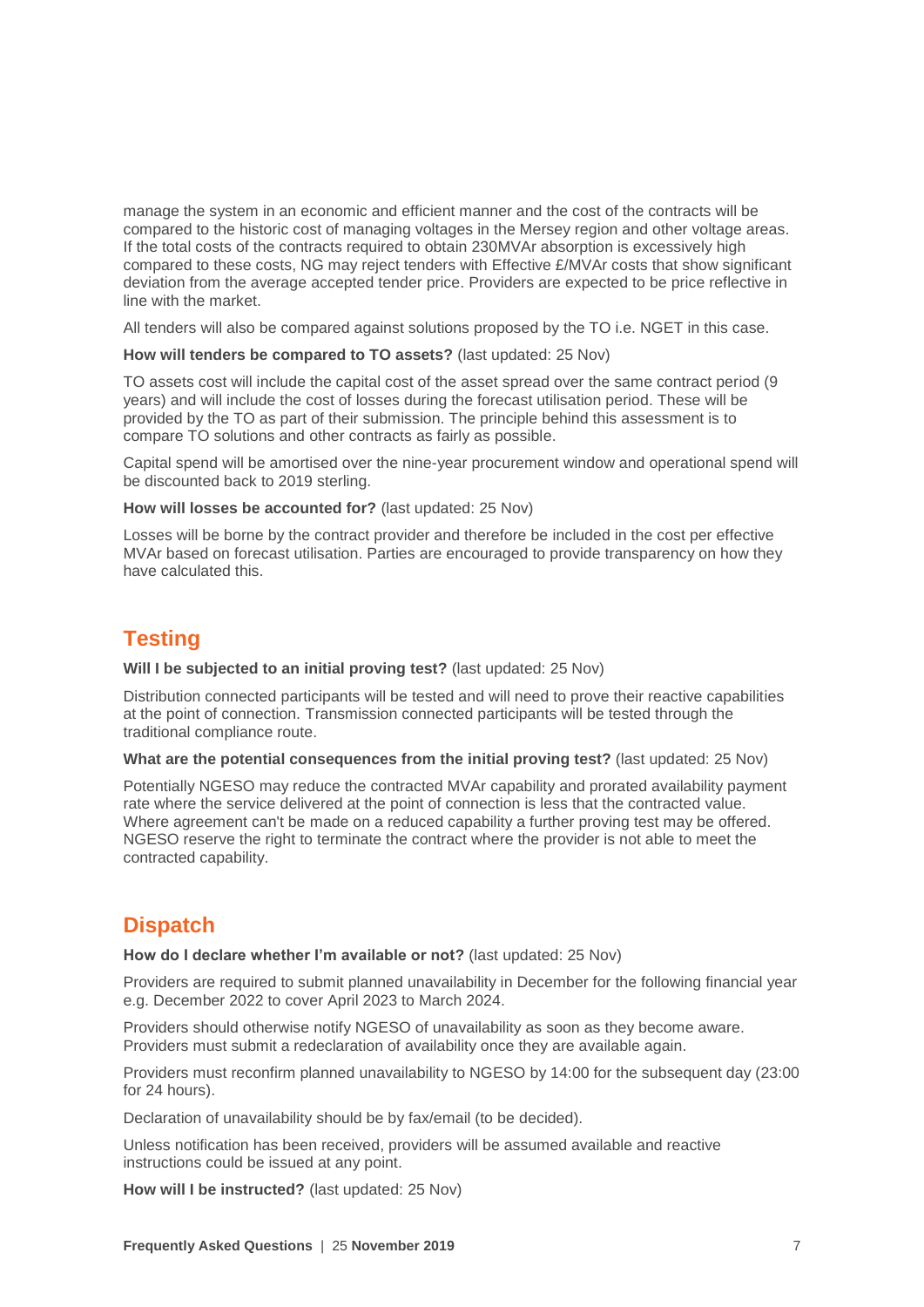Instructions for reactive power absorption will be delivered via an electronic dispatch system. BM providers will be dispatched using existing EDL/EDT systems. Other providers will need to host an IEC104 server such that NGESO can connect via a VPN.

Providers will be required to acknowledge receipt of the instruction within two (2) minutes. The instruction may be delivered up to 30 minutes in advance of reactive power delivery.

**What form of instruction will I be given?** (last updated: 25 Nov)

Providers will receive a binary on/off signal via the electronic systems. Providers will be expected to deliver reactive absorption until the binary signal changes.

#### **What level of utilisation can I expect?** (last updated: 25 Nov)

We want to provide a level of certainty for potential utilisation across the service period so that participants can account for losses appropriately. We have therefore created a maximum number of settlement periods of utilisation per annum of 11,000. Whilst we require 24/7 availability we have calculated this figure using all overnight periods, weekend days, allowance for six weeks of network outages, plus 10% for additional cover. We would expect the level of utilisation to increase over the nine-year period, however the 11,000 settlement periods per annum will remain constant. The level of utilisation per provider will vary depending on the exact requirement e.g. if one provider can meet the requirement of 150MVAr, we wouldn't utilise all contracted parties.

# <span id="page-8-0"></span>**Settlement**

**How will my performance be monitored?** (last updated: 25 Nov)

Participants will be expected to provide operational and settlement level metering.

**How will I be paid, and how often?** (last updated: 25 Nov)

Payment terms are specified in the contract; however, you will be paid through the normal monthly settlement process and paid a month in arrears. For example, for service delivery in April 2022, you will be paid in May 2022 and so forth. Any reconciliation resulting from the annual availability assessment will be done at the end of the financial year.

# <span id="page-8-1"></span>**Embedded providers**

**I'm connected below 33kV, can I participate?** (last updated: 25 Nov)

Providers connected below 33kV cannot participate in this tender. One of the minimum criteria for providers to participate in the tender is be connected at 33kV or above. Previous analysis we have carried out suggests that the majority of connections below 33kV will have limited effectiveness at transmission level.

#### **My current connection agreement with the DNO only allows me to operate between 0.95 lead and unity power factor. Can I still participate?** (last updated: 25 Nov)

Yes, all providers who can meet the minimum technical requirement will be able to participate in the tender even if there are existing limitations in their connection agreement. Providers who win a contract for operating at a power factor outside their current connection agreement will need to submit a modification notice to the DNO soon after the contract award to change their connection agreement. The DNO will then process the modification notice and approve as appropriate following their standard process. Please note that the associated modification application process may have associated fees.

**What happens if my capability is restricted by the DNO during the contract** (last updated: 25 Nov)